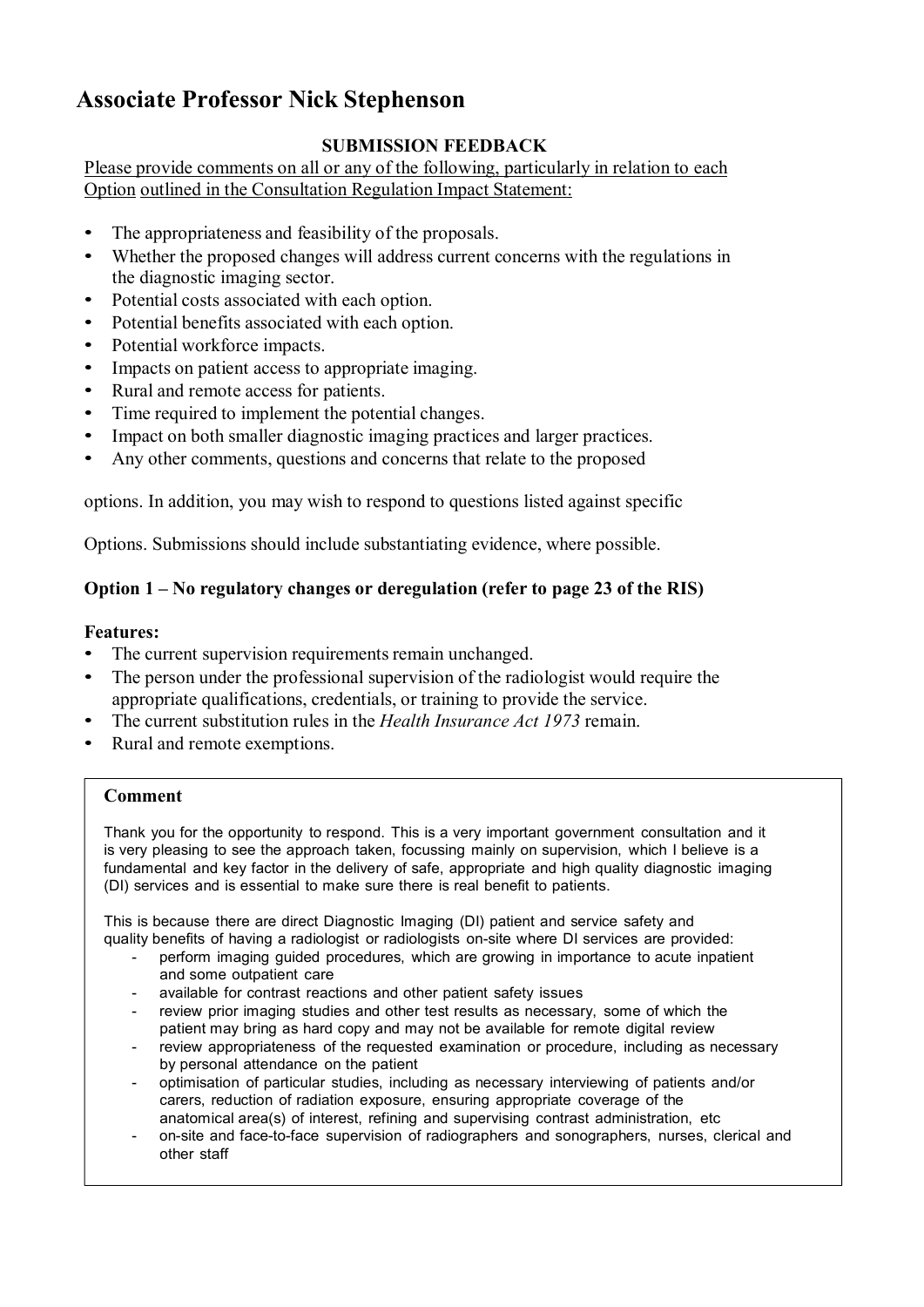personal attendance and image production where necessary for ultrasound and flourographic studies

- real time review of initial imaging in case further targeted imaging or another modality (e.g. ultrasound) is required (mammography being the classic example)
- performance of barium studies, angiograms and other diagnostic contrast studies requiring the personal attendance of a radiologist
- be the local *accountable* face of the practice, including being the clinical leader for all staff, referrers, managers, hospital administrators, etc
- be available for face-to-face referrer consultation
- be the local and consistent advocate for more appropriate use of DI with referrers, hospitals and patient groups
- attend local meetings: practice-based clinical or management or education meetings, referrer meetings, oncologic multi-disciplinary team meetings, hospital medical staff meetings, other clinical governance meetings, local or regional health service development and improvement meetings, etc
- be a part-time senior manager if necessary
- assist, mentor and educate management, particularly in clinical governance matters
- mentor and educate staff so as to optimise safe role extension
- mentor and educate medical students and junior hospital staff, so at the very least there is better utilisation of DI services, but also for workforce development
- etc.

I support dot point 2 above, i.e. "The person under the professional supervision of the radiologist would require the appropriate qualifications, credentials, or training to provide the service."

Otherwise I do not support this option, because it does not in any way address the stated purpose and objective, nor the industry's concerns. At the very least the regulations and definitions (including matching accreditation standards) need clarification and I believe they also need considerable strengthening.

I note from the RIS Consultation document, p.4:

The purpose of this regulation impact statement (RIS) is to review the existing requirements for the provision of Medicare eligible diagnostic imaging services and explore options for enhancing quality, reducing waste and minimising harm caused by inappropriate, unnecessary and sub-optimal diagnostic imaging services.

And p.12:

The Government's objective is to ensure that Medicare benefits are currently claimed and paid for diagnostic imaging services that are provided by appropriately qualified professionals, who have the training, knowledge, and experience required to provide quality outcomes for patients and that patients receive services that are clinically appropriate, safe and provide benefit.

I support the stated purpose and objective and I hope my response helps them to be met. As a taxpayer, that is what I want. As a regional Australian and doctor I know rural communities, patients and referrers will want it so long as they have an adequate understanding of the issues. As a radiologist, I want there to be funding for patient services I and others provide that truly contribute to patient health outcome, without funding being wasted on inappropriate, unnecessary and suboptimal services, of which too much currently is.

## *Potential costs*

No change, but that means that practices providing supervision and all the associated safety and quality benefits will have increased costs compared to those practices not providing supervision.

## *Potential benefits*

It will maintain current patient access, but that is at the expense of unaddressed inappropriate, unnecessary and suboptimal services and the unaddressed competitive factor mentioned in the paragraph above.

## *Workforce impacts*

It will [deleteriously] entrench:

1. The current workforce maldistribution between metropolitan and non-metropolitan Australia - because the rural exemptions will not be addressed

2. Teleradiology as a default adequate general service model, resulting in degraded safety, quality and patient benefit.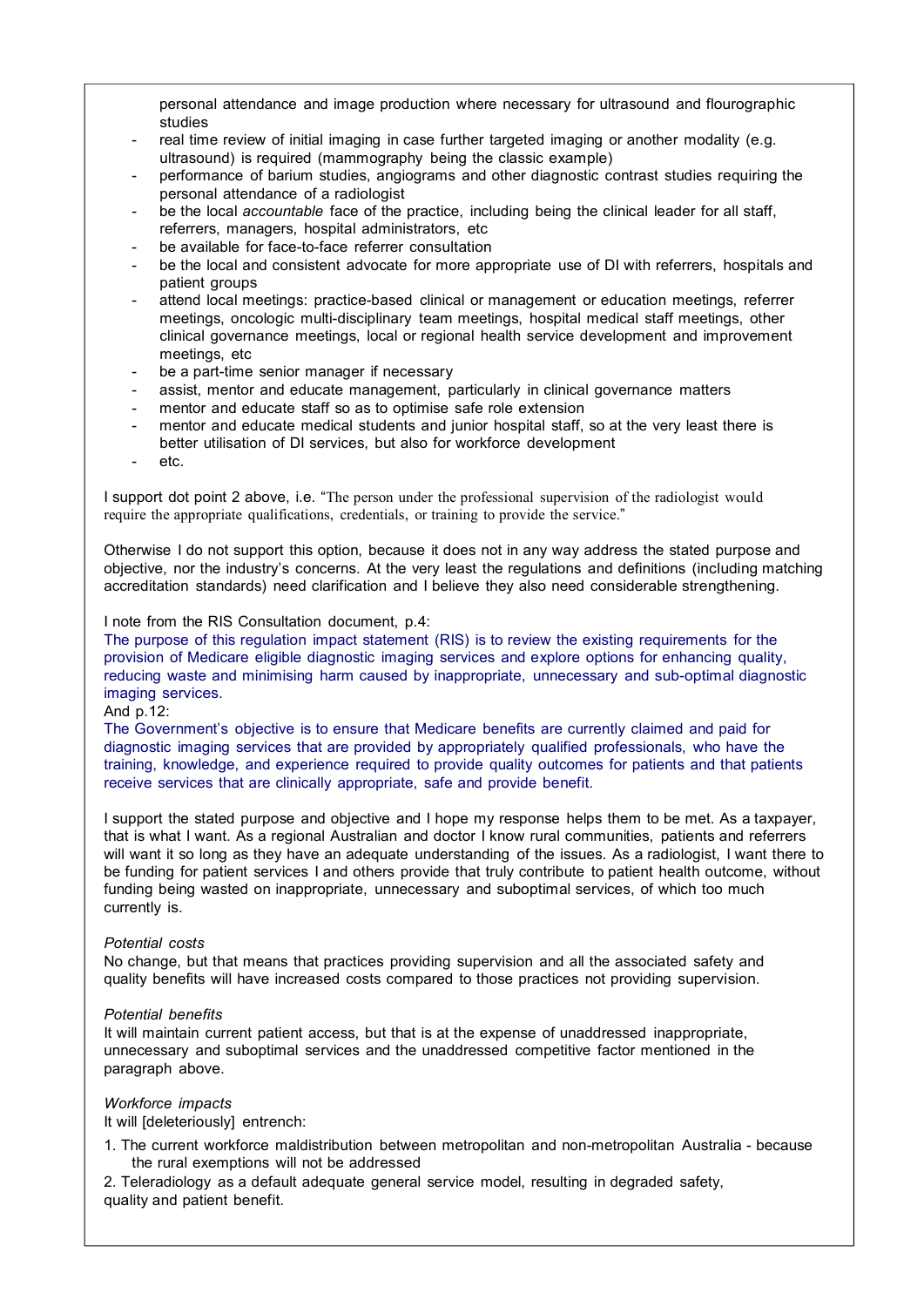*Patient access to appropriate imaging*

As stated in the potential benefits paragraph above, while access will be maintained, it will be access to services that are potentially unnecessary, inappropriate or suboptimal, because the services are not adequately regulated (whether by industry or government).

*Rural and remote access* See the above two paragraphs, as well as the relevant Comment box below.

*Time required; Impact on practices of different size; etc* No further comment.

# **Option 2 – Minor changes including clarification of current requirements (refer to page 24-26 of the RIS**

# **Features**

- Amendments to the current supervision requirements to clarify the circumstances under which a radiologist and/or specialist or consultant physician must provide supervision and how the supervision must be provided.
	- Professional supervision would require: the medical practitioner be available to observe and guide the conduct and diagnostic quality and safety of the examination and if necessary in accordance with accepted medical practice, attend the patient personally, within a reasonable period of time.
- The personal attendance requirement of musculoskeletal ultrasound would be amended to align with all other ultrasound items.
- The person under the professional supervision of the radiologist would require the appropriate qualifications, credentials, or training to provide the service.
- The current substitution rules in the *Health Insurance Act 1973* remain.
- Rural and remote exemptions.
- Specified qualification requirements for ultrasound providers.
- Definition of diagnostic ultrasound

# **Comment**

I support at the very least clarification of the current requirements, but that will not be enough to achieve the purpose and objective and it will not address adequately the industry's concerns. In other words, there will still be unnecessary, inappropriate and suboptimal services, suboptimal patient benefit and ongoing suboptimal utilisation of Medicare funding.

There is no doubt that as per page 14 of the RIS, the DIST needs to be amended to align and ensure consistency with the relevant Act and legislation, by removing "or a person employed by a medical practitioner".

My preferred definition of supervision is:

- "The medical specialist or consultant must be available to:
	- o Observe and guide the conduct and diagnostic quality and safety of the examinations
	- o If necessary and in accordance with established medical practice, to
		- attend on the patient personally within 10 minutes."

This is on the following assumptions:

It applies to usual business days and usual business hours (9am-5pm), noting that there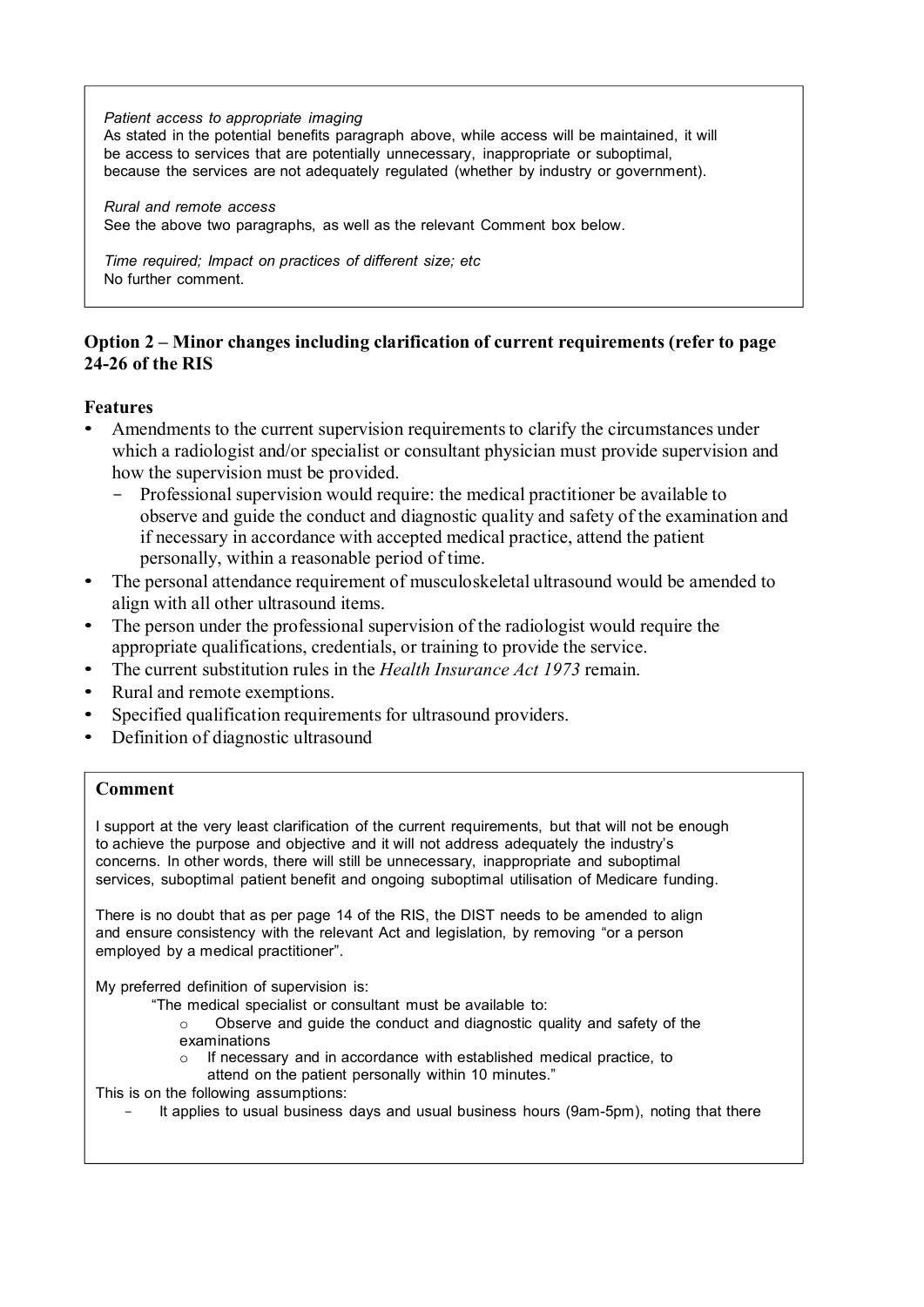needs to be a margin of latitude for meal breaks, attendance at a multidisciplinary meeting nearby, emergency attendance on a patient at a nearby hospital or other imaging site. My view here is that the radiologist needs to be on-site for at least 6-7 hours of the 8 hours between 9am and 5pm of a usual business day and thus cannot fully supervise more than one site a day.

It applies to all CT, mammography (except Breast Screen services, which have their own accreditation and regulation and are not funded by Medicare), ultrasound, MR and

fluorographic services (e.g. barium swallow, meal, enema, small bowel series, sinography and the like), but not plain x-rays.

- It must be a radiologist for CT, MR and mammography (not another specialist).
- A radiologist must be on-site (within the actual practice premises) for the parenteral (nonoral)

administration of any contrast or drug and it must be a radiologist (or accredited trainee) who performs all imaging guided procedures and interventions.

With respect to the time of 10 minutes, versus the "reasonable period of time" (RIS, p.24; and above), I note the further discussion of this on p.25 of the RIS. I do not support the concept of supervision by

a single radiologist of a number of practices in a single region. The added clarity of "within the examination" (i.e. close enough to attend the patient "during their scheduled appointment [time]") is inadequate, because there could be argument about the appointment length, etc. I believe to be truly clear and enforceable, an actual time needs to be given.

*Musculoskeletal ultrasound* See the Comment box below.

*Rural and remote exemptions* See the relevant Comment box.

*Ultrasound (specified qualifications of providers and a definition of diagnostic ultrasound)* See the discussion of this in the Musculoskeletal Ultrasound Comment box.

## *Potential cost and access impacts*

It is expected that there will be a net reduction of sites with this Option, more so with Option 3. It will only be a marginal reduction with this option, which would result in a marginal efficiency gain for those practices closing sites (and thereby also averaged across the sector). The downside is that there will be marginally less consumer access, but that is offset by the safety and quality gain, i.e. offset by the common good that comes from achieving the stated purpose and objective.

However, there will be two significantly increased costs:

- 1. In regions where there is a relative shortage of the radiologist workforce (some outer- metropolitan regions and virtually all non-metropolitan regions) practices will have to pay radiologists extra to either move to or regularly travel to outer metropolitan, RA2 and RA3 sites that need new or increased supervision (noting that if radiologists are travelling there will be associated travel and accommodation costs). My experience is that to attract a radiologist to move to a regional  $(\neg RA2)$ site, a 'regional salary premium' of at least 25% per year pro rata (FTE) per radiologist is required, even more in rural (RA3) Australia, depending on the remoteness and size of the town or city the DI site is located in. This cost should decrease to ~zero once there are adequate numbers of radiologists who choose primarily to live and work where health services are provided for patients.
- 2. Having adequate resources to allow for reporting at the sites, including network radiology considerations. It could be argued that the reporting workstation could be moved with the radiologist if the role is moved full time to a new site, but for sites where there may be only part-time supervision (e.g. RA3+) or where there may be more than one radiologist on-site in a fluctuating manner, then there will be some reporting workstation redundancy. In addition, where a radiologist is required to supplement the local workload by reporting studies from other sites (network radiology), then having adequate ITC infrastructure (including download bandwidth) is essential.

See more discussion of this in the Rural and Remote Exemptions Comment box.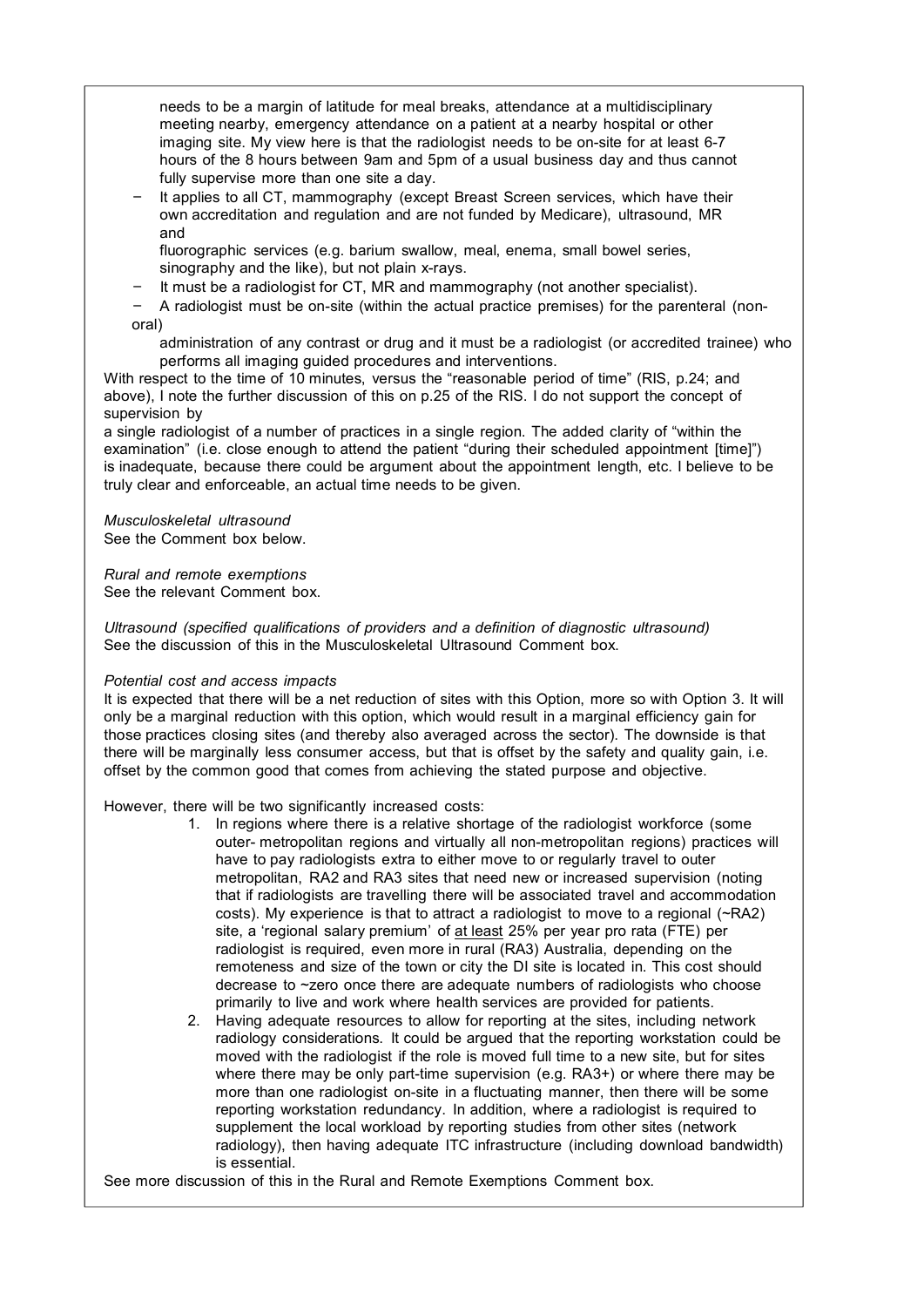## *Potential benefits*

This option would result in achievement of some of the stated purpose and objective and addressing some of the industry concerns, noting that I believe there needs to be considerable strengthening of the regulations and related standards and definitions to achieve a satisfactory improvement.

In addition, the expected consolidation of sites (a net reduction of sites with more modalities, equipment, staff and radiologists at each site; which will only be marginal with this option but considerably more with Option 3 and implementation of the Comprehensive Practice definitions) will have direct quality benefits:

The group nature of radiology (where while most radiologists are multi-skilled generalists they each usually have areas of subspecialty interest) lends itself to better quality coverage of all body systems, modalities and patient ages and conditions when there are more than one radiologist within the one site. The following would all be enhanced: peer communication;

instant  $2^{nd}$  opinions; mentoring of junior radiologists; optimizing teaching and learning opportunities; cover for meal breaks and other breaks; cover for an emergency response during procedures, etc. In addition, it means more sites would be in a position to train radiology registrars, which the RANZCR is trying to facilitate as part of its network training model (with the full support of the Australia Medical Council). Thus there is a potential direct workforce benefit.

The change to a level playing field (which would be marginal with this option and of greater impact with Option 3 and implementation of the Comprehensive Practice definitions) will result in more competitive activity and resultant benefit at the real patient and service safety, quality and efficiency/value end of the competitive spectrum, rather than a deleterious focus on exploiting weaknesses in the current regulations and standards.

## *Potential workforce impacts*

The Royal Australian and New Zealand College of Radiologists have the best workforce data on radiologists in Australia, noting that the Australian government data is either not significantly different or based on data that is out of date. Based on the RANZCR 2013 Workforce Report there were 1,856 active radiologists and by the RANZCR 2012 census there were 1497 FTE radiologists in Australia in

2012. It is my understanding that there are ~700 comprehensive sites in Australia. Thus there are more than enough radiologists to cover all current CT and comprehensive sites, noting that if **Options** 

2 or 3 were implemented there would probably be a ~5-10% reduction in the number of sites. Please note however that there is a maldistribution of the radiologist workforce, the nature and significance of which is discussed in the Rural and Remote Exemptions Comment box.

## *Time required to implement*

Clarification could and should occur very promptly. All it is doing is clarifying the original intent, so there should be no reason for delay.

## *Impact on practices of different size*

The impact will vary not on practice size per se, but will vary directly on the site:[on-site]radiologist ratio, i.e. the impact will vary depending on the ability of the practice to provide adequately supervising (i.e. on-site) radiologists at its practice sites (where it provides more than plain x-ray).

## **Musculoskeletal Ultrasound (refer to page 25-26 of the RIS)** *Questions:*

- Are the principles as outlined satisfactory to clarify the requirements?
- What reasons, if any, are there for the personal attendance requirements for musculoskeletal ultrasound to remain?

• Would a minimum set of guidelines for 'accepted medical practice' per modality be appropriate?

- What savings are anticipated to be realised from removing the personal attendance requirements for musculoskeletal ultrasound services?
- What additional costs are anticipated to be incurred by requiring a medical practitioner (eg radiologist) to be in close proximity to attend on a patient personally within a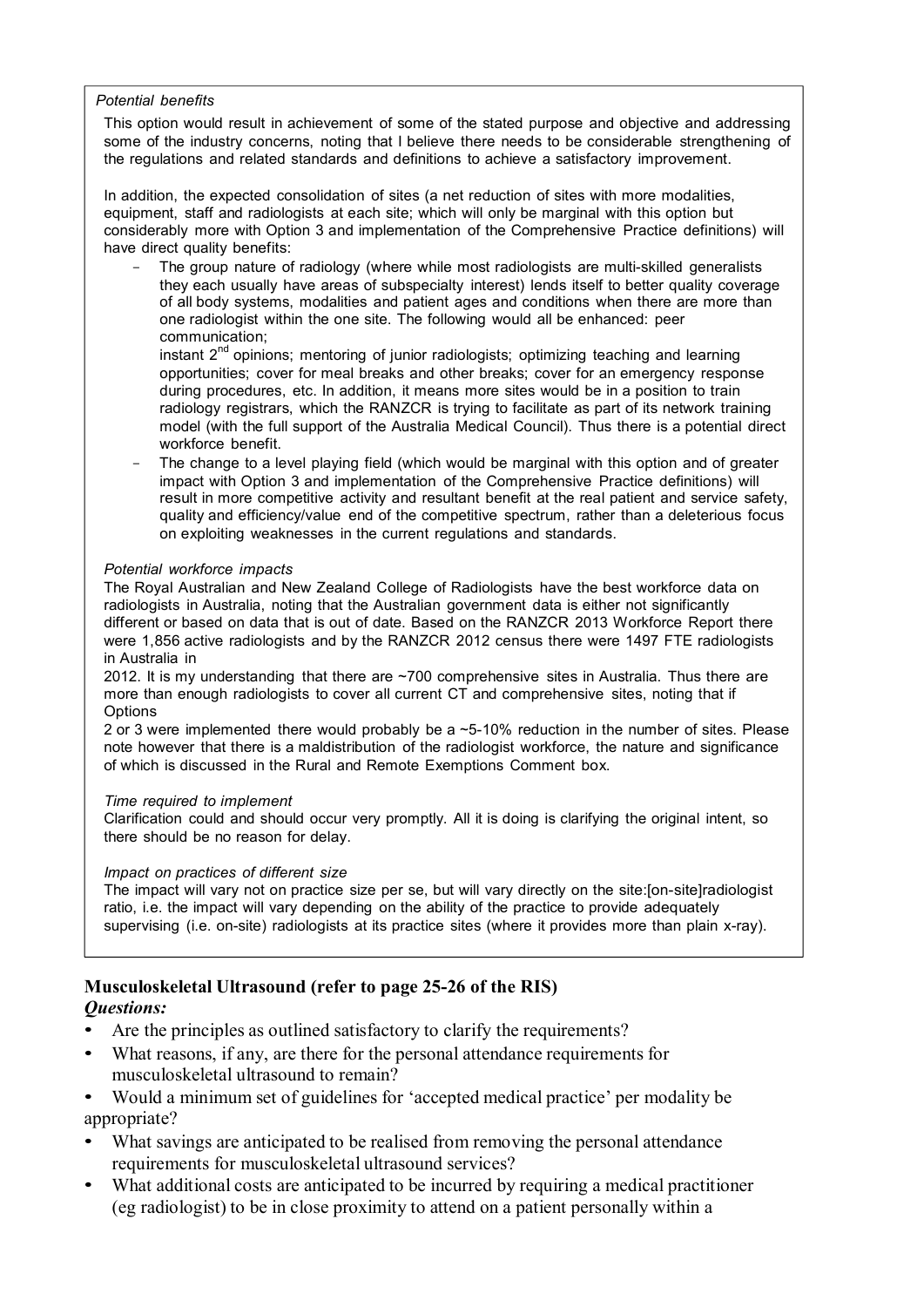reasonable period of time in circumstances where this is not currently the situation?

- What other costs (if any) might be associated with the proposed changes?
- What are the potential consequences of the proposed changes?

# **Comment**

I support changing the personal attendance requirement of *musculoskeletal ultrasound* so as to align with all other ultrasound services, because musculoskeletal ultrasound is now a mature service and like all ultrasound, the need for a radiologist (or other appropriate medical specialist, e.g. DDU, COGU, etc) to personally attend depends on:

nature of the patient's clinical problem (symptoms, history, physical examination, etc) and the referrer's request

- knowledge, skill and experience of the [ASAR] sonographer
- nature and results of any prior imaging or other tests or information
- radiologist confidence on the day.

*Ultrasound [in general] - specified qualifications of providers and a definition of diagnostic ultrasound*  It is about time the roles and definitions of ultrasound were at the very least clarified. It is a mature technology and recently there has been considerable divergence of two types of ultrasound imaging used in medicine, namely:

Diagnostic – imaging services performed by an appropriately knowledgeable, skilled and experienced specialist medical practitioner [sonologist] at the request of a referrer, with the following caveats: there is a valid referral; an Australian Sonographer Accreditation Registry accredited/credentialed sonographer can perform the study (obtain the images) but only under the supervision of the sonologist who is able to attend (as per my proposed supervision definition), or else a student sonographer who, in addition to the over-riding sonologist supervision, is under the tutelage and [close] supervision of an ASAR-accredited sonographer who is on the premises while the study is being performed and who personally attends on the patient as necessary depending on the student's ability (etc); protocols are in place for the services provided, which must include comprehensive coverage of the body region(s) relevant to the patient's clinical problem and the referral; there are minimum equipment standards; the sonologist provides a written, final report; captured images are stored and available to the referring clinician and other clinicians involved in the patient's care (as appropriate).

Point of Care – targeted (or focussed) imaging performed by a clinician during or as part of their clinical examination of a patient.

To be an "appropriately knowledgeable, skilled and experienced specialist [sonologist]" able to provide ultrasound services for referred patients, I believe the following qualifications are necessary:

- FRANZCR for all ultrasound

DDU for either all ultrasound or as limited by the DDU type, e.g. DDU (O&G) allows provision

of obstetric and gynaecology services

- COGU or CMFH for obstetric and gynaecology services<br>- FRACS Vascular Surgeon for vascular ultrasound
- FRACS Vascular Surgeon for vascular ultrasound.

Point of Care ultrasound should not be funded by the DIST, e.g. it should either be part of new Medicare consultation items relevant to each situation or considered part of the current consultation items.

# **Option 3 – Practice based approach (refer to page 27-34 of the RIS)**

## **Features**

- Amendments to the current supervision requirements to clarify the circumstances under which a radiologist and/or specialist or consultant physician must provide supervision and how the supervision must be provided.
	- Professional supervision would require: the medical practitioner be available to observe and guide the conduct and diagnostic quality and safety of the examination and if necessary in accordance with accepted medical practice, attend the patient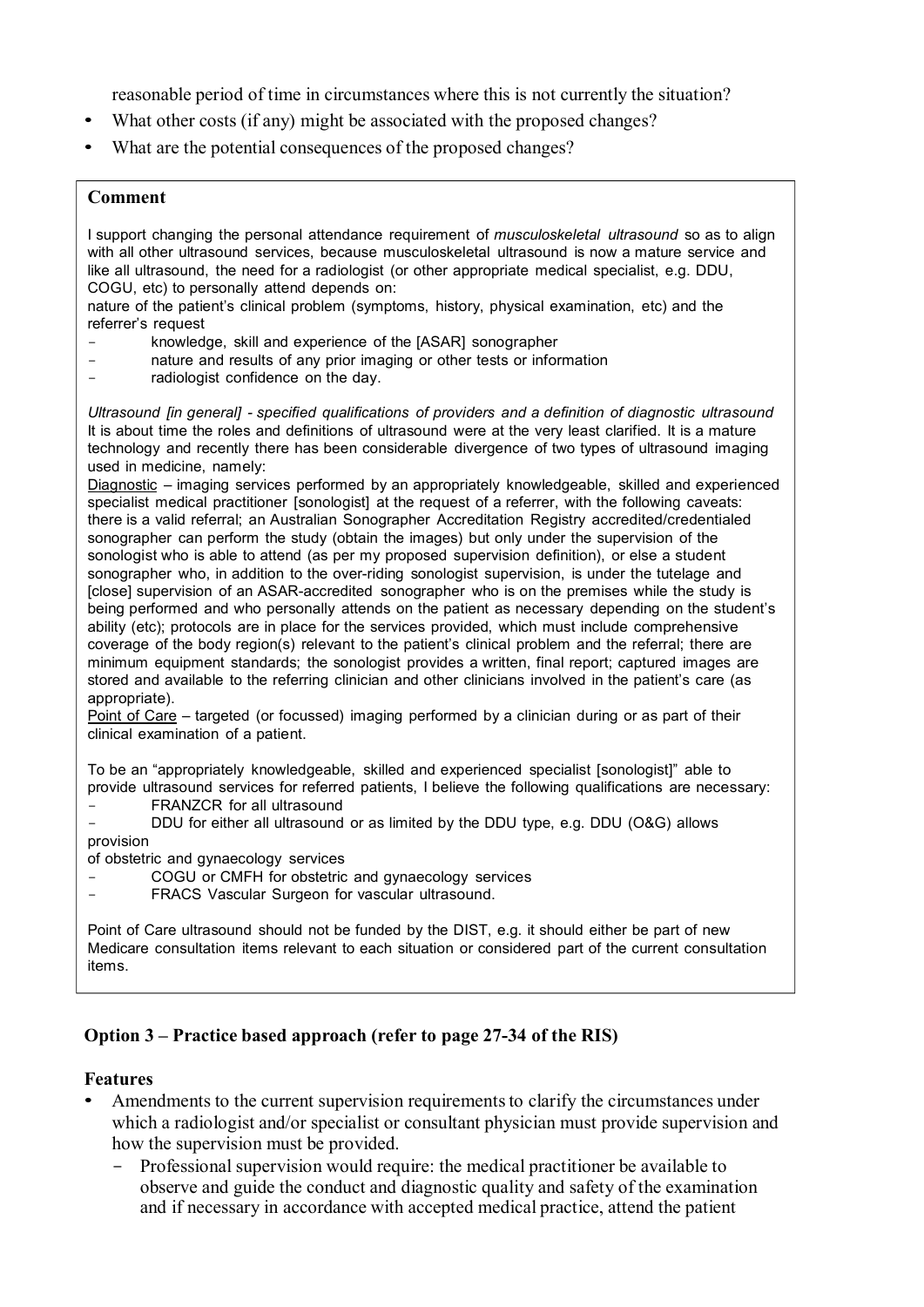personally, within a reasonable period of time.

- The personal attendance requirement of musculoskeletal ultrasound would be amended to align with all other ultrasound items.
- The person under the professional supervision of the radiologist would require the appropriate qualifications, credentials, or training to provide the service.
- Computed Tomography services would only be able to be provided in a comprehensive practice, with the exception of CT of the coronary arteries (items 57360 and 57361).
- Supervision would be tailored to the type of diagnostic imaging practice.
- A comprehensive practice would require a radiologist to be available during agreed operating hours.
- Where a radiologist is on site during ordinary operating hours, the radiologist would be allowed to determine the supervision requirements for the practice and have the flexibility to implement and supervise efficient and effective processes.
- Where a radiologist is on site during ordinary operating hours, the radiologist would be allowed to substitute a requested service for a more appropriate service, without the need for consultation with the requester, if the substituted service has a lower MBS fee than the requested service.
- The current substitution rules in the *Health Insurance Act 1973* remain.
- Where a radiologist is NOT on site during ordinary operating hours, a radiologist must be on site for the performance of the following services:
	- o Mammography;
	- o The administration of contrast; and
	- o Image guided intervention procedures/surgical interventions.
- The reporting and supervising radiologist would not have to be the same person, but practices would be required to maintain records which indicate the name of all the radiologists involved in the service.
- Rural and remote exemptions.
- Specified qualification requirements for ultrasound providers.
- Definition of diagnostic ultrasound.

# **Comment**

This is my preferred option and I support it, with the following caveats: with respect to 'supervision' as noted above in the Option 2 Comment box; with respect to Ultrasound as in the relevant Comment box; with respect to Substitution as below.

## *Substitution*

It is my understanding that radiologists already have the ability to substitute another imaging examination of lesser or equal Medicare cost. In addition, we radiologists can contact the referrer and discuss imaging options with them, including getting them to send a new referral or the radiologist making a note on the original referral re the conversation with the referrer. The only problem in this regard might be if the referrer (or their locum, etc) is not available, when the imaging may need to be delayed after attendance on the patient and confirming any change or other arrangement with the patient. This underscores the importance of adequate supervision (i.e. having the radiologist on-site where the patient is) to allow for this to occur optimally (in the best patient's health care interest). I do not believe any more is required and any greater allowance could be dangerous because: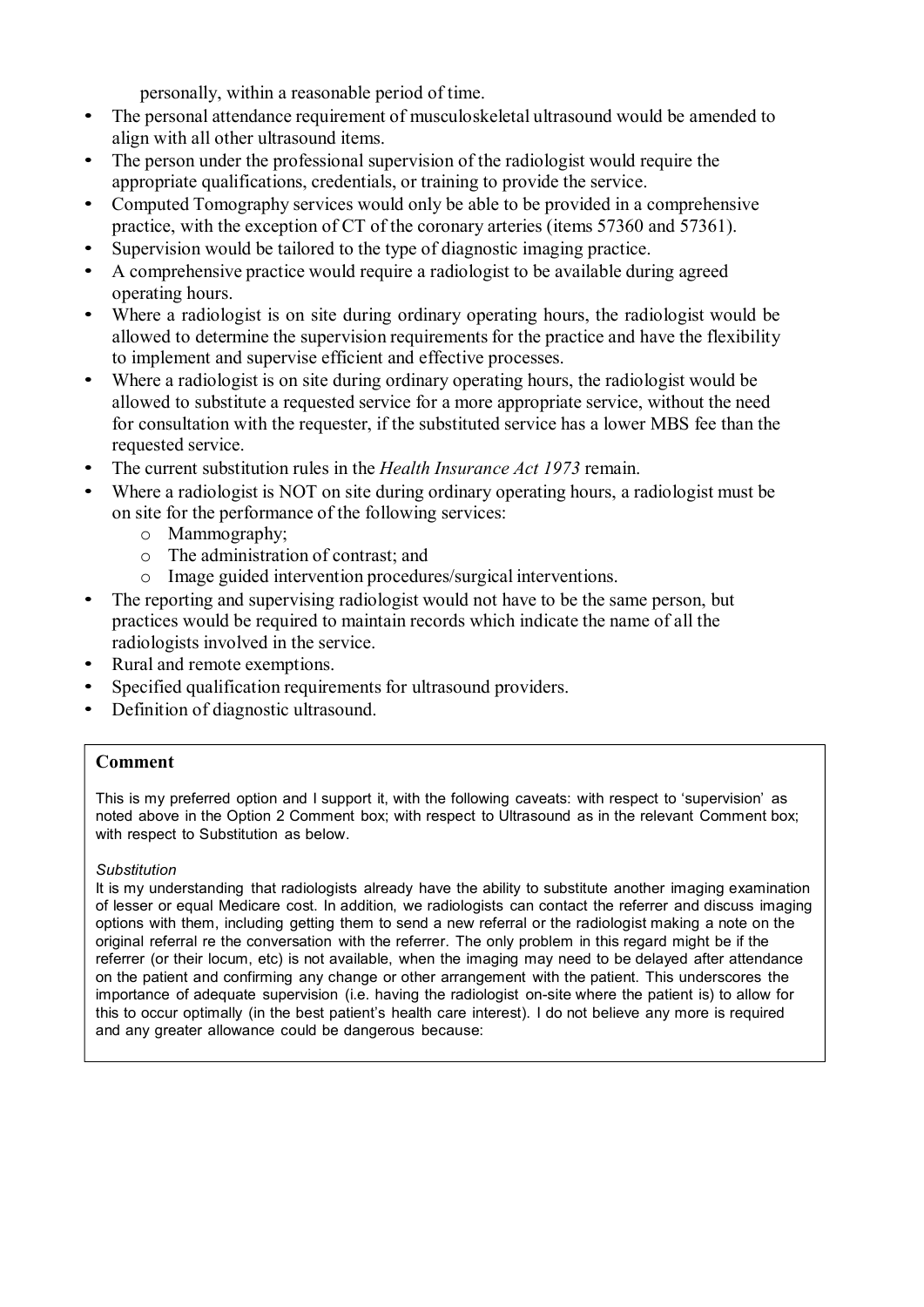- Some in the radiology profession would abuse it, harming the process.
- We radiologists do not always have the 'clinical ability', without consultation with the referrer, to decide what is best for every patient after perusal of a referral, some information from a professional staff member (radiographer, sonographer, nurse or NM technologist) and usually a relatively short consultation with the patient. We are very rarely eligible for a 104 consultation item, for time efficiency reasons alone. Short consultations with patients are considered part of the DI item, but such consultations do not extend to an always-adequate history taking and physical examination and we cannot profess to have the same clinical ability as a good GP or a consultant physician or surgeon in their field of specialty.

## *Appropriateness and workability of the changes*

Certainly the regulations, definitions and standards need more than 'clarification' if patients, referring doctors, government, taxpayers and other payers want to significantly:

- enhance quality, reduce waste and minimise harm caused by inappropriate, unnecessary and sub-optimal diagnostic imaging services
- ensure that Medicare benefits are currently claimed and paid for diagnostic imaging services that are provided by appropriately qualified professionals, who have the training, knowledge, and experience required to provide quality outcomes for patients and that patients receive services that are clinically appropriate, safe and provide benefit.

This option provides an excellent structure for implementing meaningful change for the common good. There will need to be some refinement of definitions and other wording in the regulations, services table and alignment with accreditation standards so that ambiguity is eliminated, i.e. so that the intent is achieved and services can be adequately monitored and when necessary, regulations and standards enforced.

In addition, getting the right balance between what should be regulated and what should be accredited will require some refinement by negotiation during the process of definition refinement.

*Potential cost and access impacts* See my response in the Option 2 Comment box.

*Potential benefits* See my response in the Option 2 Comment box.

*Potential workforce impacts*

See my response in the Option 2 and Rural and Remote Exemptions Comment boxes.

*Rural and Remote Exemptions* See the relevant Comment box.

## *Time required to implement*

This will require ~6 moths to optimally refine, align and balance the definitions and other wording in the regulations, services table and accreditation standards so that ambiguity is eliminated, that the intent is achieved and that services can be adequately monitored and enforced.

During this time practices can prepare themselves for the basic intent (i.e. better on-site supervision), noting that there may need to be transition arrangements for non-metropolitan practice sites, depending on what is agreed for Rural and Remote Exemptions.

*Impact on practices of different size* See my response in the Option 2 Comment box.

## **A Comprehensive practice (refer to page 28-29 of the RIS)** *Questions:*

- Are there any other types of practices which have not been identified?
- Are there comprehensive practices that do not currently have a radiologist onsite?
- What are the costs of employing a radiologist onsite during ordinary operating hours?
- What are the costs of non-comprehensive practices expanding to become comprehensive practices?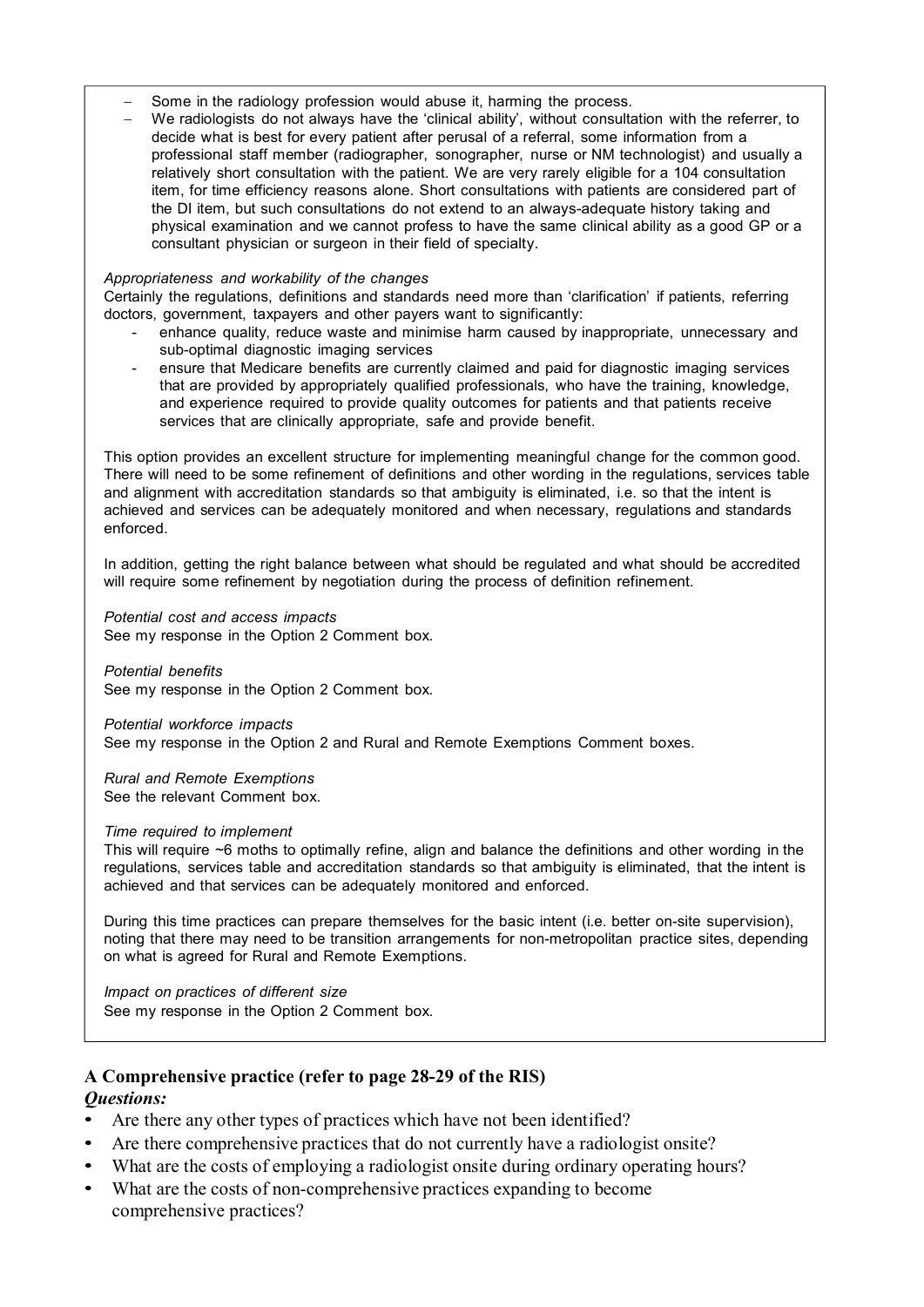- Are there enough radiologist for this to occur? What are the barriers?
- Is there any role for standalone CT and, if so, how would current safety and quality concerns be addressed? What will be the impact of this change on providers and patients?
- What other costs (if any) might be associated with the proposed changes?
- What are the potential consequences of the proposed changes?

## **Comment**

I support the concept of a comprehensive practice being a key factor in the delivery of appropriate and quality imaging services, which includes CT and MR only ever being provided where there are at the very least x-ray and ultrasound services also provided. This is because at the very least the modalities are often complementary (a specific patient or imaging problem may require 2 or more modalities to solve) and substitution requires relevant modalities on-site, e.g. substituting ionizing CT for non-ionising ultrasound in a paediatric patient.

There are comprehensive sites that currently do not have on-site radiologists, the number of which is hard to know (noting some may have a radiologist on-site 'part-time').

The costs of providing an on-site radiologist have been answered in the Option 2 Comment box. Access

impacts, potential benefits and workforce impacts are also answered in Option 2 Comment box, noting that there is further discussion in the Rural and Remote Exemptions Comment box.

I believe there is no role for 'CT alone' sites, except possibly in a remote hospital or other triage site where there is:

- on-site x-ray

- no local expertise adequate for the performance of diagnostic ultrasound 9and hence no associated ultrasound service)

- local patients and doctors who could use the service appropriately (and without a commercial conflict of interest), e.g. trauma cases where there is a large distance to the next nearest CT and where the doctors are able and available to manage patients appropriately based on agreed state health jurisdiction trauma and emergency care protocols.

# **Non-radiologist specialist practice (refer to page 30-31 of the RIS)**

# *Question*

• Are there any other services currently performed by non-radiology specialists?

## **Comment**

Not that I am aware, beyond the discussion in the RIS document. Nonetheless, while Nuclear Medicine services are not considered in this RIS Consultation, there is a considerable workforce shortage and maldistribution of nuclear medicine physicians and [dual trained] NM radiologists that needs to be addressed at some stage by government and the relevant Colleges.

# **ADDITIONAL ISSUES FOR CONSULTATION**

# **1. Rural and remote exemptions (refer to page 31-32 of the RIS)**

The intention of having rural exemptions is to ensure patients have access to services without compromising on quality. However, current arrangements for rural exemptions vary for each of the modalities, creating confusion due to an inconsistent approach. The current approach is also difficult to administer.

# *Questions*

• Does the current rule meet its goal of increasing access for patients without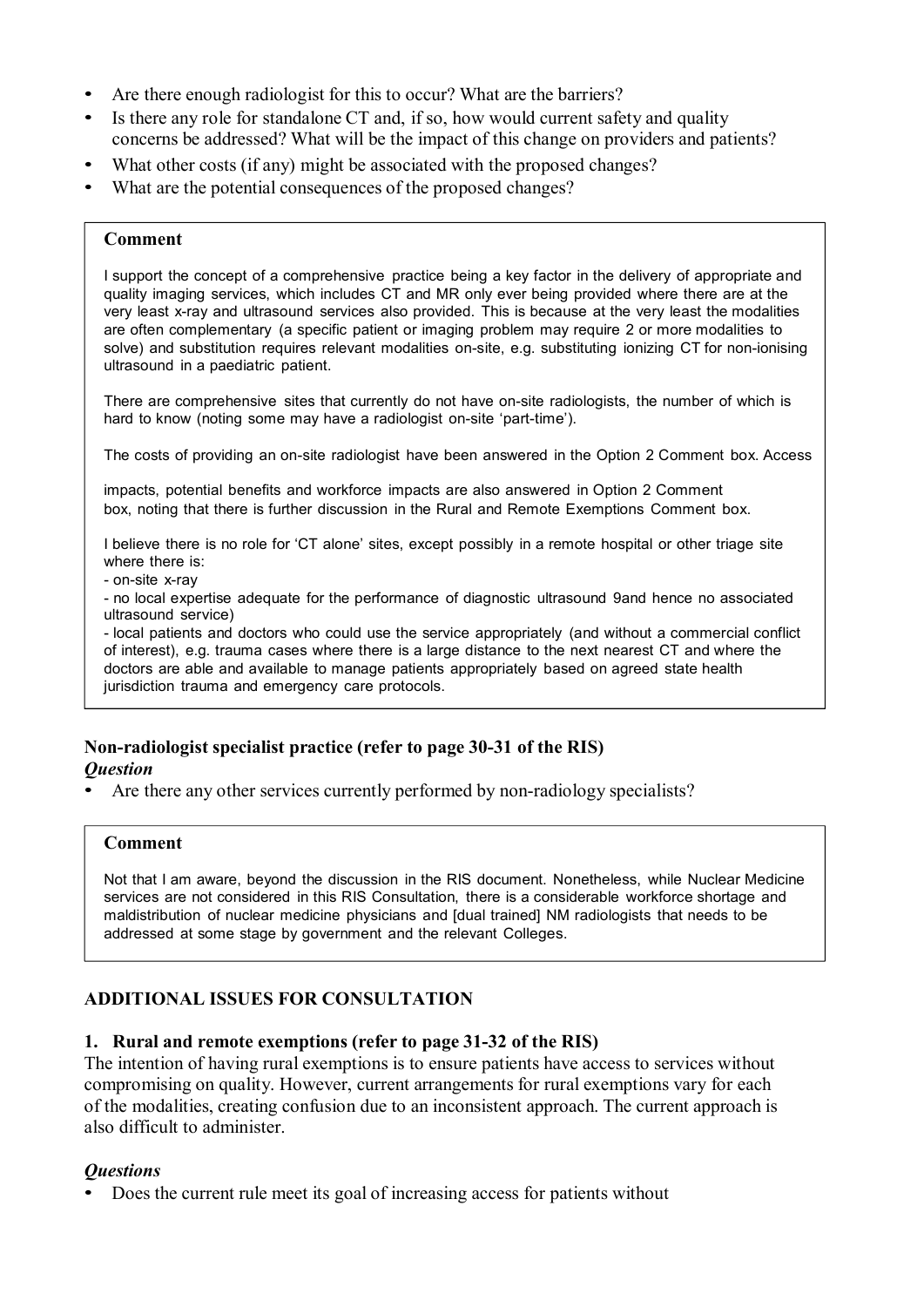comprising on quality?

- Should exemptions be geographically/distance based rather than looking at population base and local availability of specialist services?
- Are there any other mechanisms that provide incentives for local services provision in rural Australia?
- What is the role of tele-radiology? Should it be the only service, or an adjunct the local service provision?
- Should the exemption not be available for certain types of services?

## **Comment**

It is time the rural and remote exemptions are changed, given the dog's breakfast of exemption criteria that are not uniformly complied with or enforced.

Exemptions undermine the safety, quality and funder surety benefits of DI service provision. Whatever argument can be applied to rural and remote sites to justify 'adequate remote/off-site supervision' without a local/on-site radiologist present, could just as easily be applied to small or quiet metropolitan sites, or teleradiology as a reasonable DI service delivery model as a whole.

To do so for rural and regional areas only is inequitable to rural communities in terms of access to quality and safe services and also inequitable to rural providers who have radiologists 'on-site', especially those who have local radiologists living and working in regional and rural areas providing services to regional, rural and remote communities. Practices that recruit and retain locally resident radiologists should be rewarded, not the current situation where they are at a significant economic competitive disadvantage.

There is a systemic bias in Australia, because there has been a collective failure of governments and the profession to make sure that there is an equitable and appropriate distribution of doctors and specialists. We are a first world country, so we should have done better, despite the multiple factors involved. In addition, we should not be actively seeking doctors from the developing world to fill our workforce shortfalls or to correct our maldistribution(s). There is an inherent inequity in accepting that country people can have second best, either in the form of overseas trained doctors that are not allowed to work in the capital cities or by flooding the Australian medical graduate market in the hope some will eventually 'go bush'. This inequity has to be seen for what it is and addressed.

Medical imaging (DI) has grown tremendously in importance as a key factor in safe, quality and efficient patient care outcomes. Doctors and other health professionals need radiologists who are locally accessible. In NSW, non-metropolitan Local Health Districts face considerable risks, difficulties and increased costs because of the radiologist workforce maldistribution, significantly impacting on the health services that the Ministry of Health can deliver in regional and rural NSW.

In addition, there is now established information and communication technology being used very efficiently in radiology practices around the country, which has put paid to the old argument that it is not viable to have a radiologist(s) at sites that do not generate enough work for a radiologist(s). This is because a radiologist living and working in a small city or town can be sent work from other busy sites (including metropolitan sites) if there is not enough work being generated at the local site where he/she is working. This is '[work] load balancing', an important part of 'network radiology'. Many practices that have more than one site now use 'network radiology' to 'load balance' and also to allow for some subspecialty reporting and in-house second opinions.

'Load balancing' means that extra work be available to [on-site] radiologists at sites that are relatively 'quiet', from sites that generate too much work to be reported in a timely fashion by the locally available on-site radiologist(s), so that all work can be reported in a sustainable, timely and safe manner. The work that is used for such load balancing is work that is deemed suitable for such off-site reporting, e.g. no musculoskeletal ultrasound or mammography; no work that had the direct involvement of one of the on-site radiologists; no work for which there are only locally available hard- copy comparison images; no work that requires comparison with a large amount of prior imaging (such as oncology cases), etc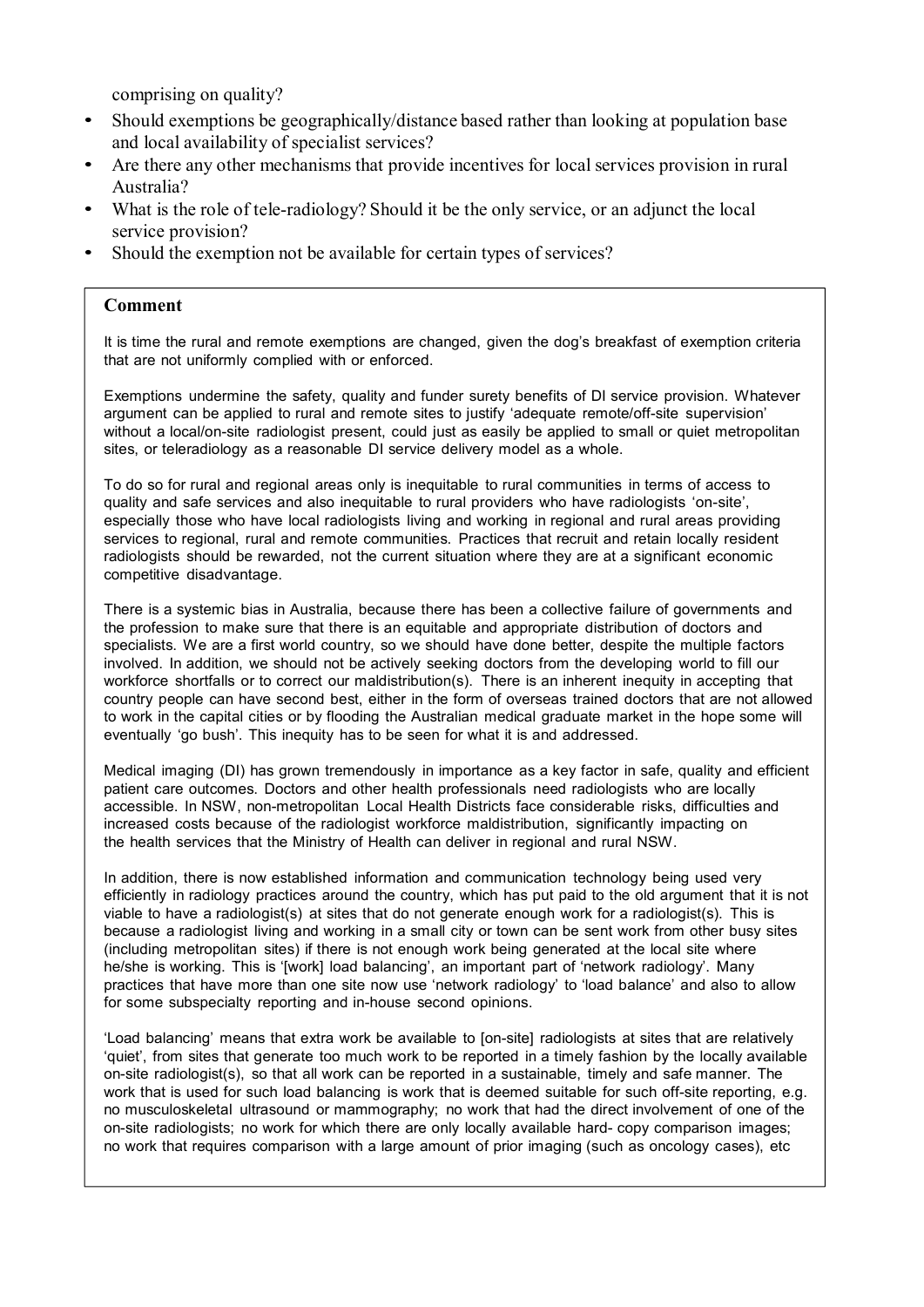An example of subspecialty reporting is: MR studies of body parts that the local on-site radiologists do not regularly report – the local radiologists may very competently report all brain and spine MR studies and most joint and other musculoskeletal MR studies, but they may not be confident to report, for example, wrist or elbow MR studies, which in a particular practice it has been deemed better to be reported by other radiologists who do have the confidence, extra knowledge and experience to report the studies, especially in a more timely fashion (without having to say consult a colleague or check text books, etc).

The local on-site radiologists (at either site type) are still on-site and available to provide all the quality (and safety) benefits, as listed in Option 1 Comment box, Para 2.

My basic view is that in general there should be no exemptions, rural or otherwise, to the new quality initiative and in particular supervision, but there are a number of factors that need to be considered and addressed for this to be a truly fair outcome for non-metropolitan Australia.

### *Patient access considerations*

Some leeway in the delivery of services needs to be made so that people living in remote and rural communities get adequate access to adequately safe DI services, which is appropriate to their remoteness, community size, local health professional resources and local health service infrastructure (hospitals, clinics, triage centre, etc).

### *Radiologist workforce considerations*

There is a maldistribution of radiologists in Australia. The 2012 RANZCR report *Resident Radiologist Distribution in Australia* showed that 14% of radiologists reside in non-metropolitan areas, as compared with 30% of Australians. Hence there are not enough radiologists resident in regional and rural Australia for the community need. Thus, how will rural CT, mammography, ultrasound and MRI services (or if you like, comprehensive practices) get all the benefits of on-site supervision and thereby better quality practice? This is answered below in 'How to address the above'.

Before it is answered, it has to be acknowledged that the radiologist maldistribution is not a new or only recently recognised problem. It has been known for almost 2 decades that rural communities have shorter life spans and more morbidity because of poorer access to services that includes a medical workforce shortage. It would be a travesty of equity and natural justice if, because of the long known and unaddressed maldistribution, government entrenches suboptimal access to quality DI services in regional and rural areas by continued exemptions, instead of government and the profession taking the opportunity to proactively address the radiologist maldistribution.

With respect to responsibility for addressing the radiologist workforce maldistribution, it is governments and their respective health service jurisdictions' responsibility (not the medical specialist Colleges) to make sure there is a workforce suited to the [respective] population(s), as per the ACCC's and Australian Health Workforce Officials Committee's 2005 *Review of Australian Specialist Medical Colleges* (Report to Australian Health Ministers). The medical specialist Colleges are primarily responsible for training standards and assessments, with training best organised in networks to enhance training experiences (as per AMC guidelines). Thus governments should work with the RANZCR to facilitate and help fund changes to the public health system's and the RANZCR's training programs that will result in a better distribution of radiologists. Literature from around the world as well as from Australia shows that the two methods with the most predictive results of correcting non- metropolitan workforce maldistribution are:

- attracting rural origin trainees to the profession (noting also the importance of their life partner's affinity for a rural life style)
- increasing training time in non-metropolitan locations.

Proactive measures to achieve these factors will result in a workforce that better matches the population's distribution and needs.

With respect to the funding of training, Radiology (and Pathology) are uniquely different from the 'clinical' specialities, because Medicare Benefits Schedule (MBS) items numbers for Diagnostic Imaging services can only be accessed by [fully trained] specialists, not general medical practitioners (and the general MBS items are not relevant to Radiology). Thus when radiology trainees are in the private environment, there is no MBS funding available to help 'pay' for them. However, standard consultation Medicare payments can be accessed by GP and physician trainees, as can a lot of other items in the general part of the MBS. In addition, surgical trainees can access theatre assistant MBSitems when assisting in the private environment.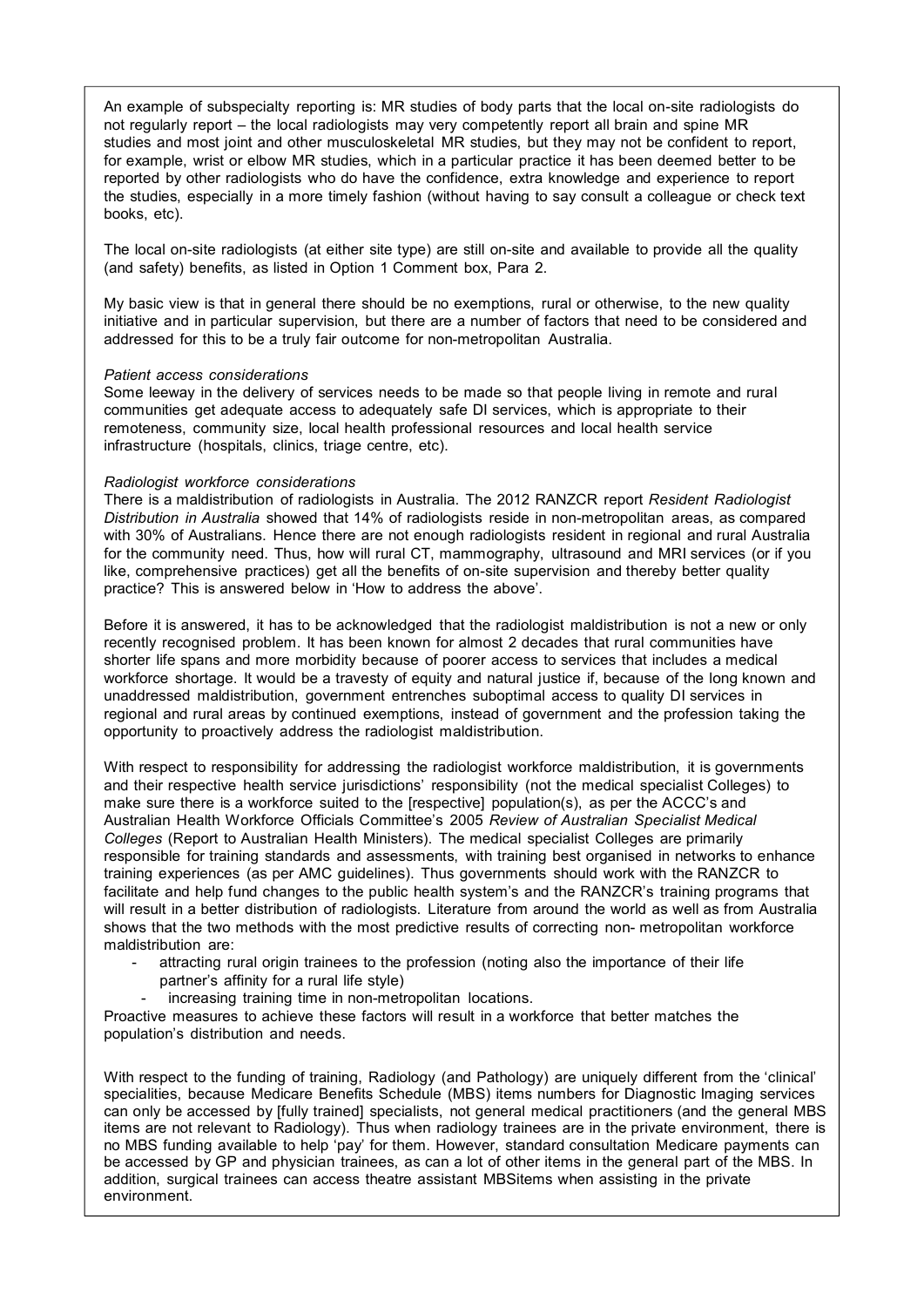### *Demographic considerations*

'Remoteness' is a national geographic issue, hence I believe use should be made of the Australian geographic classification system the Australian government does, namely the ASGC-RA and the associated Monash Modified Model (MMM). See the DoH DoctorConnect locator map http://www.doctorconnect.gov.au/locator

Radiology is a referral specialty, so DI should only be provided where there are doctors providing local services appropriate to the DI service to be delivered locally, i.e. if there are no acute medical or surgical services, then no CT is warranted unless there is a local hospital staffed by appropriately trained rural generalists able to provide services appropriate to the locality and in coordination with

the broader regional referral system. Ultrasound and obstetrics is a potential special access issue case, which can be partly covered by 'point of care' ('focussed') ultrasound, but some referred

'diagnostic' ('comprehensive') ultrasound services may be required in certain remote areas. Cancer CT studies can be done on the day the patient gets reviewed by the oncologist/surgeon at the regional centre, etc.

Acknowledge openly the radiologist workforce maldistribution and address it with specific short term and long term actions.

### *Community considerations*

Communities (Mayors, cancer support groups, etc) often lobby for off-site/remote supervision of DI services (using teleradiology), but what they do not realise is that oftentimes they are effectively advocating for the provision of unnecessary, inappropriate and/or suboptimal services and outcomes. For example, often patients get referred to my practice for imaging guided spine injections based on dubious patient assessment following an unnecessary CT study performed at unmanned competitor CT service sites.

There will be self styled champions of remote supervision from within the radiology profession. These providers are often supported by a local GP group who have a conflict of interest because the GP group may get (or plan to get) rental income from the imaging provider (+/- some direct equity in the provider service site). This conflict of interest is often undeclared and the 'new' armslength referral rules have allowed this situation to flourish.

There will be arguments for greater role extension from GPs, radiographers and sonographers, while instead the sustainable and better plan should be greater action to improve radiologist distribution in non-metropolitan Australia.

### How to address the above

### *Aim*

Have a relatively simple Australia-wide quality framework that gives surety of compliance AND promotes a proportionate distribution of radiologists in the long term, while in the short term specifically addressing workforce maldistribution. Do not have complex and costly rules and regulations to manage the *symptoms* of radiologist workforce maldistribution.

Given the known radiologist workforce maldistribution and the considerable current costs associated with redistributing radiologists so as to provide on-site services for CT, mammography, ultrasound and MR (see Option 2 Comment box, *Potential cost and access impacts*), the profession and government should commit to specific measures to sustainably address the maldistribution. This obviously must include a focus on getting radiologists to live and work in regional and rural sites, i.e. select trainees who originate from sites of workforce need AND have good training sites in the same sites of workforce need (which is itself a unique problem, because there may not be enough appropriate radiologists locally able to initially provide the training, but you have to start). There may also need to be an interim period of time-limited exemptions (but preferably not or else keep them to an absolute minimum).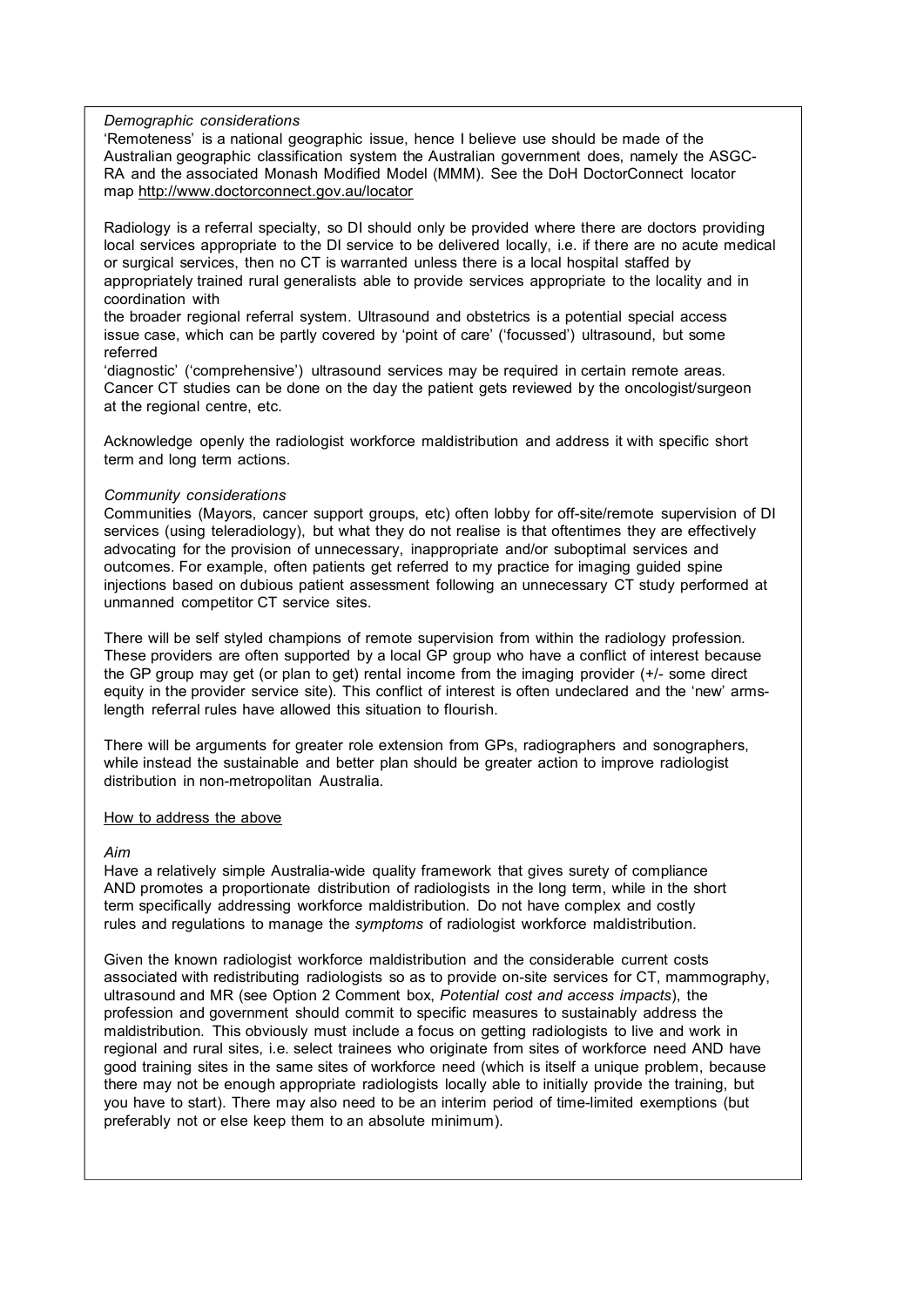### *Recommended framework*

The RIS document is clearly not in favour of retaining the current 30km rule and is advocating using a geographic model based on ASGC-RA classifications, as it does for capital sensitivity. See the DoH webpage http://www.health.gov.au/capitalsensitivity

Thus I recommend use is made of the ASGC-RA classification, including the Monash Modified Model (MMM), noting that I have not had time to research the recent Commonwealth government modification of the RA boundaries for GP support payments using the MMM. I also note that the DoctorConnect locator map does not have an MMM overlay showing the RA modification.

In addition, I recommend that in addition to using the RA +MMM classification, there must be recognition of the local referrer and health service need (and stability). LSPN data could be used here, together with state hospital data +/- other Medicare data, both to: better understand the current distribution of practice sites and modalities offered; come up with a radiology/DI version of the MMM, based on town health services and remoteness.

My recommendations are:

- 1. No exemption: ASGC-RA1; ASGC-RA2 + DI-specific MMM.
- 2. Exemption based on local health service and referrer need, but excluding referrers who have a commercial conflict of interest: ASGC-RA5; ASGC-RA4.
- 3. The problem is ASGC-RA3, which is the middle ground. My view is that the profession and government should develop a DI version of the MMM that assures quality while optimising access AND which supports and promotes a proportionate distribution of radiologists in the short and long term, e.g. time-limited or staged exemptions, such as starting with at least 5 working days of provable on-site supervision in the first year, going to 20 days the following year, 40 the following year, etc, up to no exemption over a ~5 year period. Review of LSPN data and local health service needs would be useful to better understand this category.

In addition, I believe the Commonwealth and state governments and the RANZCR have obligations to proactively address the workforce maldistribution. It is the governments' prime responsibility to ensure there is a workforce appropriate to the needs of the population. Thus there needs to be an increase STP and public hospital funding for new training positions in non-metropolitan regions and facilitation and strengthening of post-graduate training in non-metropolitan regions. The RANZCR should:

- continue with its mandated network training model (which includes non-metropolitan training sites)
- strengthen the trainee selection guidelines so there are more trainees with backgrounds from workforce challenged regions
- actively strengthen training capacity in workforce challenged regions, by engaging with the states' post-graduate training hierarchy and infrastructure, encouraging the rural clinical schools to assist in anatomy, medical imaging technology and pathology tuition and lobbying for direct funding for radiologist trainers.

A deal could be struck with the Commonwealth specifically as part of this initiative, e.g. so as to achieve the government's and Department of Health's aims re this RIS/quality initiative, including reduction of unnecessary, inappropriate and suboptimal Medicare funded DI, there be targetted funded for training in regional and rural Australia.

*Potential cost and access impacts* See Option 2 Comment box.

## *Community actions*

The benefits of achieving the stated purpose and objective need to be paramount and reinforced. A rational framework that gives a balance of quality and access can be explained and is defensible. The specific actions and measures whereby the maldistribution will be addressed need to be explained and then support can be garnered for the 'home grown' approach, i.e. promote understanding so there is active support the long term, sustainable workforce solution.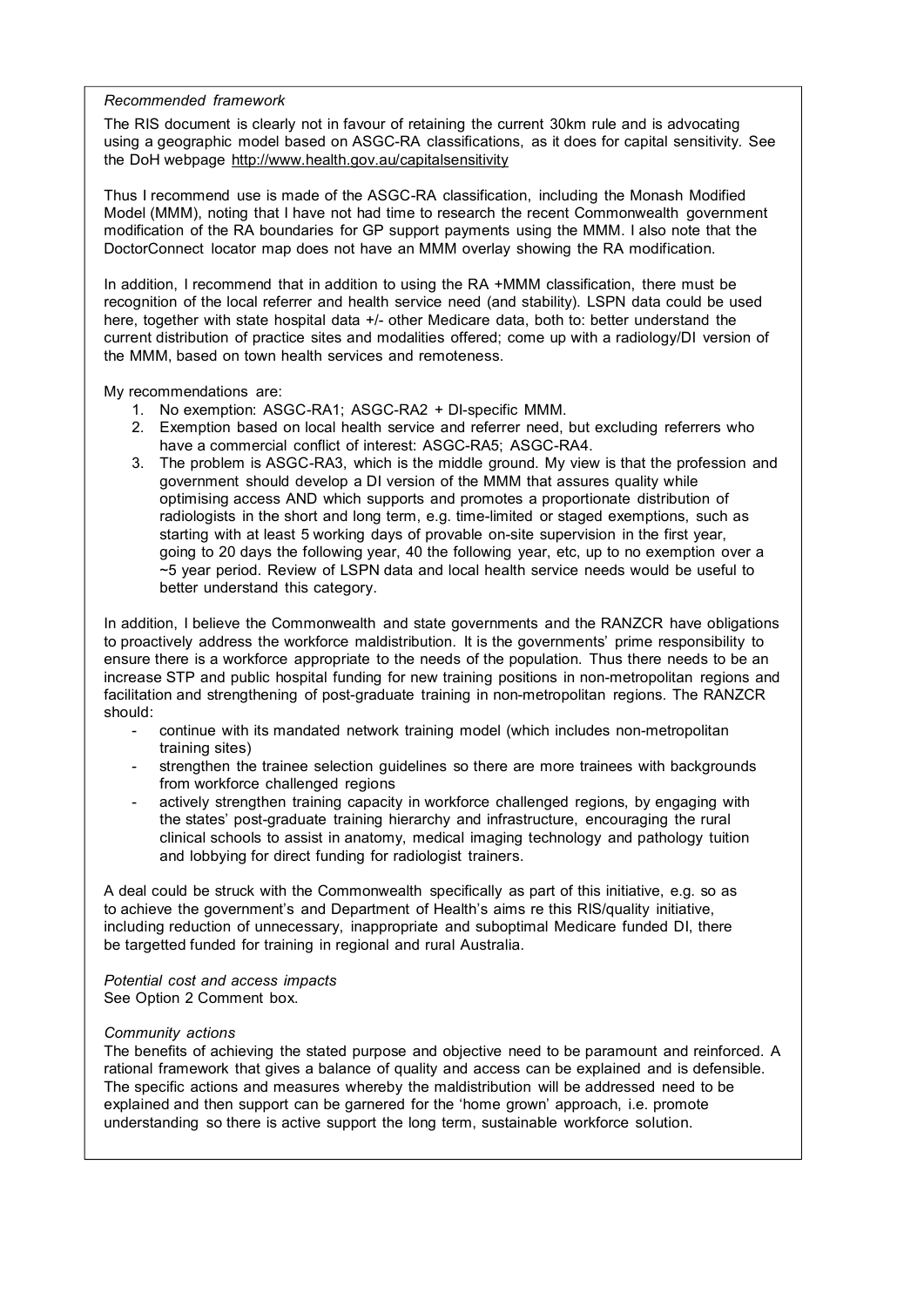There is safer, more appropriate and better quality utilisation of DI services when radiologists are locally resident because they can be held accountable for their report and procedure outcomes by local patients, referrers and hospitals. All the benefits of on-site supervision, as detailed in the Comment boxes above, need to be promoted. In addition, there are other direct benefits to the

community by having locally resident radiologists:

- investment in the local real estate market
- other local investment
- consumer spending locally
- involvement in other community activities, e.g. sporting clubs, service organisations, community self help groups, local charities, cultural societies and activities, etc
- family involvement in the same, including offspring attending local schools, etc.

In addition, increased numbers of locally resident specialists results in:

- greater/actual choice of doctor/specialist and all the 'market benefits' of that, including competition to improve service/product quality and improve efficiency/pricing
- true multidisciplinary care, e.g. cancer care services that are world's best practice.

There are many regional centres in Australia that now have large numbers of locally resident Australian trained and recently graduated medical specialists. It is ridiculous to think that there could be exemptions for radiologists to provide a similar level of local service in these 'regional medical hubs'. Such hubs, as they further strengthen, will help to support the training, mentoring, recruitment and retention of doctors in surrounding towns and hence are a key factor in addressing the rural workforce crisis.

The Choosing Wisely messages are relevant to this discussion, e.g. unnecessary investigation of non-specific acute low back pain and then improperly acting on that investigation by requesting unfocussed CT guided intervention ("CT guided spinal injection, see recent CT"). Investigation of non- specific abdominal or pelvic pain are other examples that lead to unnecessary further investigation and specialist referral.

Adequate explanation of the term 'network radiology' may be required for some interested parties, including government.

# **2. Implementing any changes and the relative role of regulation and the Diagnostic Imaging**

# **Accreditation Scheme (DIAS) (refer to page 33-34 of the RIS)**

The relative role of regulation and accreditation in enhancing the quality framework for MBS funded

diagnostic imaging services will be determined following feedback received from stakeholders under this consultation process.

# *Questions*

- Would changes to supervision be better placed in the DIAS or remain in the regulations?
- How would a practice based supervision approach be incorporated into regulation?
- Is it necessary to have a modality based approach in the regulations (as a minimum) and a practice based approach in accreditation?

# **Comment**

As discussed above in the Option 3 Comment box (specifically with respect to *Appropriateness and workability of the changes* and *Time required to implement*), refinement of definitions and other wording and alignment and balancing of that between the regulations, DIST and accreditation standards is fundamental to a successful outcome.

There needs to be at least some change in the regulations and DIST, so that there can be funding accountability enforcement. Accreditation alone is not enough in this situation.